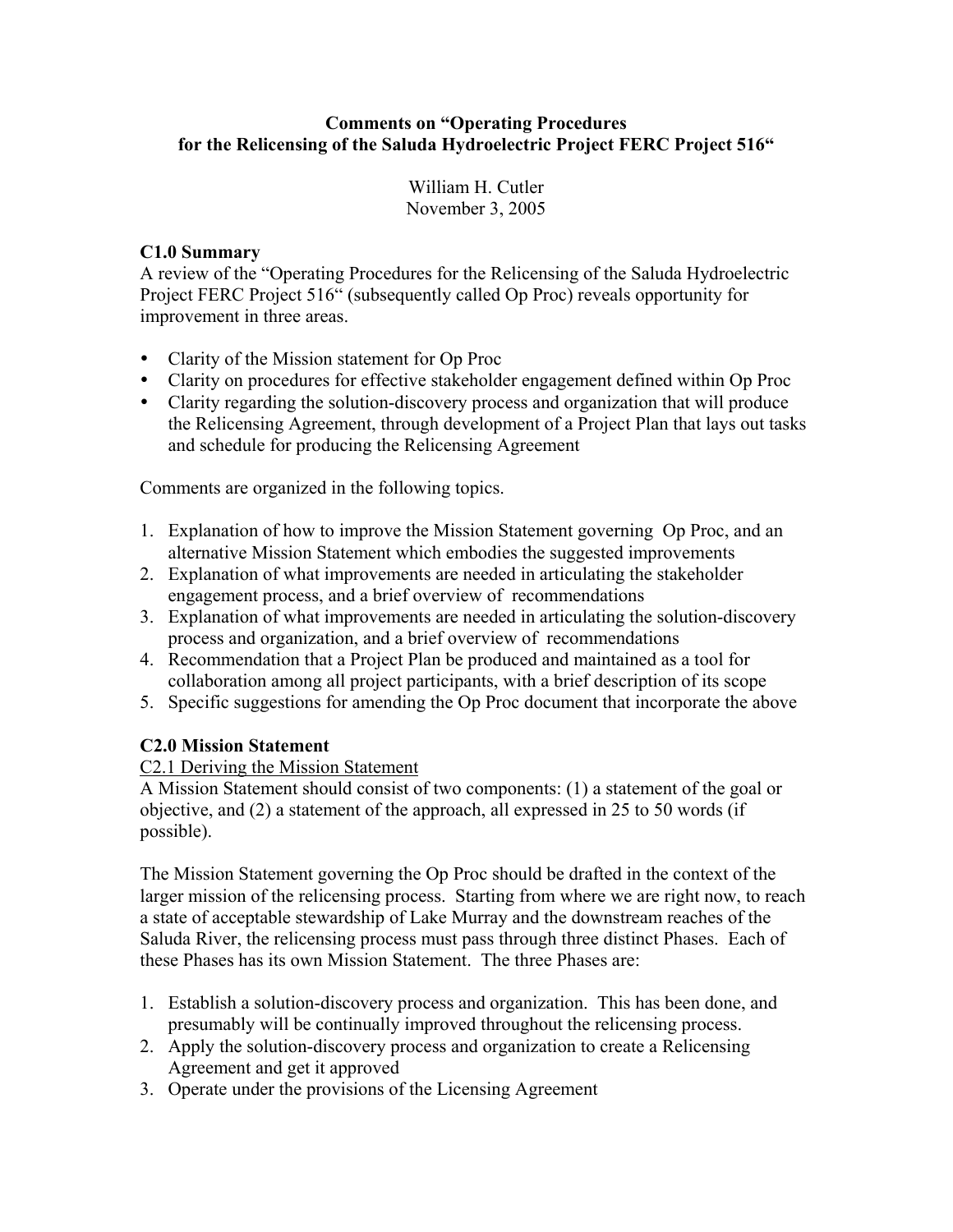Each earlier phase in this sequence is the parent of the one that follows. Each earlier phase must be done well and completely as foundation for the ones that follow. Since our ultimate interest is in the outcome of Phase 3, Operation under the Relicensing Agreement, we may start with a presumed Mission Statement for Phase 3 and then craft the preceding Mission Statements accordingly.

C2.2 Mission Statement for Operation under the Relicensing Agreement. As a starting point for deriving the Mission Statement that governs the Op Proc, we may presume the following Mission Statement for Operation under the Relicensing Agreement.

"In order to equitably satisfy the interests of all stakeholders, SCE&G will create, maintain and dispose of physical features, and conduct activities, pertinent to Lake Murray and the downstream reaches of Saluda River, under provisions of the Relicensing Agreement."

This statement is brief, but it implies much. First of all, the goal is "to equitably satisfy the interests of all stakeholders." That word "equitable" implies that there must have been a preceding process in drafting the Relicensing Agreement that either defines "equitable" in particular situations to the satisfaction of all stakeholders, or sets up a process under the Relicensing Agreement by which "equitable" is defined for situations not already covered. The statement defines the approach, which is to "create, maintain and dispose of physical features, and conduct activities, under provisions of the Relicensing Agreement." The statement says that SCE&G will do it. The statement defines the scope of the Mission as "Lake Murray and the downstream reaches of Saluda River."

Therefore the mission of the relicensing process must be to produce a Relicensing Agreement that defines the scope of physical features and activities, tells what SCE&G must do about them, and in particular defines "equitable."

#### C2.3 Mission Statement for the Relicensing Process.

The Mission Statement for the Relicensing Process must address the goals of both Phase 1 (set up and maintain process) and Phase 2 (develop the Relicensing Agreement) as described in C2.1. Consequently, the Mission Statement offered to govern the Op Proc document (as well as all other Phase 1 and Phase 2 activity) is as follows.

"SCE&G will manage the Relicensing Process through collaboration with state and federal resource agencies, non-governmental organizations, special interest groups and other interested stakeholders. This collaborative consultation process will be used to gather as well as disseminate information. The objective will be to learn from, as well as educate, stakeholders on the issues and come to a balanced settlement of those issues that accounts for the needs of SCE&G and the quality of the resource. To accomplish this, SCE&G will (1) establish, maintain and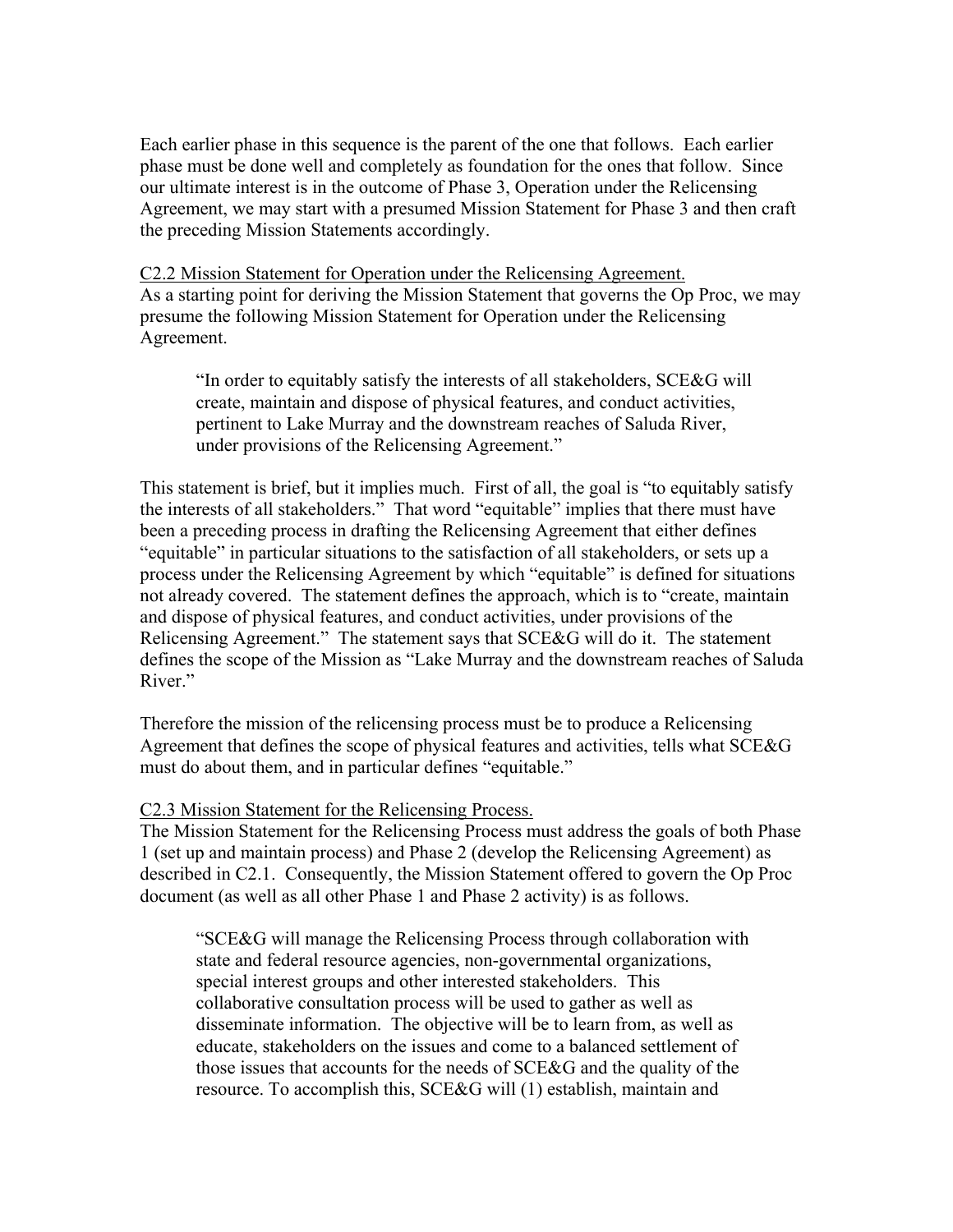improve a solution-discovery process and organization, charged with creating a Relicensing Agreement, and (2) apply the solution-discovery process and organization to create a Relicensing Agreement and get it approved."

This Mission statement defines the scope, which is the Relicensing Process. It defines the goal, which is two-fold; (1) set up the process, and (2) employ the process to create and gain approval of the Relicensing Agreement. It defines the approach, which is collaboration among all stakeholders. This concept of collaboration should be spelled out and expanded in sections of the Op Proc dealing with the solution-discovery process/organization and stakeholder engagement.

# **C3.0 Stakeholder Engagement**

The Op Proc document spells out meeting ground rules which are certainly necessary for a collaborative project. However, it is silent on the deeper aspects of effective stakeholder engagement that will lead to a quality product that enjoys consensus support. Suggestions for correcting this are offered.

# C3.1 Benefits of Good Stakeholder Engagement

A thoroughly thought out and well-facilitated stakeholder engagement program is of benefit to SCE&G for the following reasons.

- It builds a better quality output. It taps into the resource of situation knowledge, technical expertise, and creativity that is embodied in the stakeholders.
- y It results in a more flexible and adaptable, hence more robust Relicensing Agreement, since the Relicensing Agreement is not based on rigid forced compromises or authoritarian dictates. All stakeholders are willing to give when modifications to the Relicensing Agreement become necessary.
- It establishes a basis for automatic buy-in. It eliminates or marginalizes adamant opposition.

# C3.2 Qualities of a Good Stakeholder Engagement Program

- It is inclusive. All viewpoints are represented and honored, no matter how seemingly insignificant, far-fetched, or inconvenient.
- It gets at root concerns where agreement is more likely and satisfaction greater. It avoids fixation on superficial positions, looking for the concerns behind the position whenever such a position is taken.
- The product is (1) a complete and concise understanding of stakeholder interests, and (2) validation of every decision made along the path to the final result.

# C3.3 Elements of a Good Stakeholder Engagement Program

It is suggested that the Op Proc incorporate the following elements of good stakeholder engagement.

- 1. Identify all stakeholders, either as general types needing representation, or as specific instances to be included.
- 2. Recruit them into the process.
- 3. Empower them through (1) education about the issues and process, and (2) assistance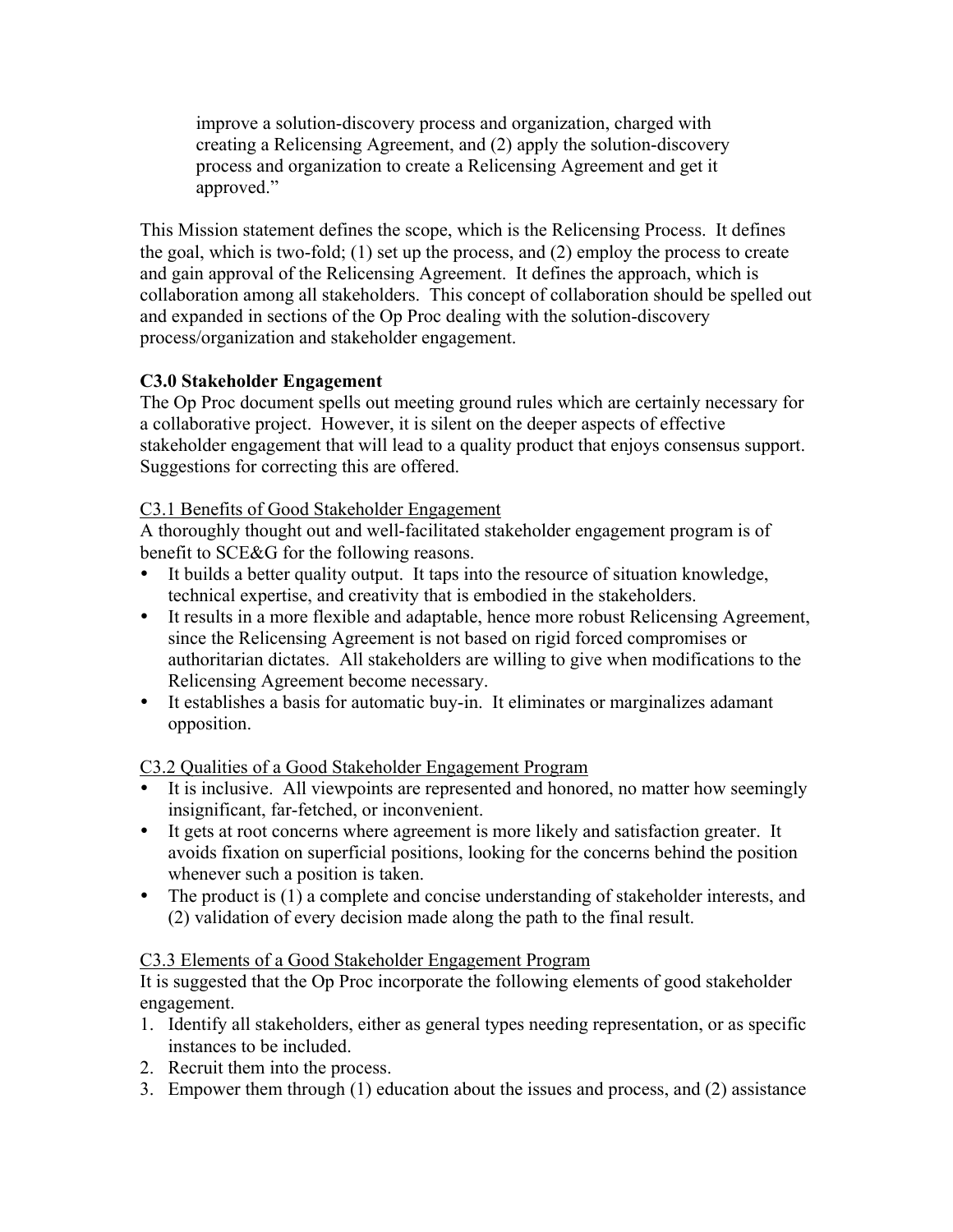with organization so each stakeholder type is fully represented and linked into twoway communication with the project for inclusion in all stages of the solutiondiscovery process.

- 4. Facilitate dialog which (1) gets at the deeper interests, values and priorities of the stakeholders, and (2) is structured to provide the inputs needed by subsequent stages in the solution-discovery process.
- 5. Document stakeholder interests in the form of statements which clearly and concisely encapsulate the collective interests of like stakeholders. These interests statements are reworked until all stakeholders are satisfied that the statements effectively articulate their views. They serve as a sound starting point along a clear path to a good solution.
- 6. At every step along the solution-discovery pathway, validation of every decision is established by feedback with the stakeholders, iterating until stakeholder satisfaction with the product is achieved. Note, satisfaction means "I can live with it if I don't have to die for it."

## **C4.0 Solution-Discovery Process and Organization**

## C4.1 Principles of Solution-Discovery

The work of developing a Relicensing Agreement involves creation of products that satisfy the two-fold goal of the Mission Statement, above. These products are, in general, quite complex, both within themselves and in the relationships among them. Further, they involve issues which may be contentious. This being the case, a competent solutiondiscovery procedure is needed. A well-established and proven general solution-discovery procedure is available to do this kind of job. It is based on two very general and universal principles.

### C4.1.1 First Principle: the Logical Sequence of Decisions

The first of these principles is that any process for reaching consensus on complex, technical issues must address decisions of certain types that are inherent in the process leading to consensus. These decision types are not optional. The logical sequence of decisions leading to consensus about resolution of an issue may be expressed as a series of questions.

- What is the issue?
- Who are the stakeholders in this issue?
- What are the interests of those stakeholders?
- What is the Definition of Success that depicts the qualities of a good solution?
- How are solution options generated?
- How are solution options evaluated?
- What is the preferred solution?
- Is that selection valid, and why?

To test the validity of this stepwise logical approach, ask the following questions.

- Can any of the questions in the sequence be omitted?
- What if they were addressed in a different order?

### C4.1.2 Second Principle: Form Follows Function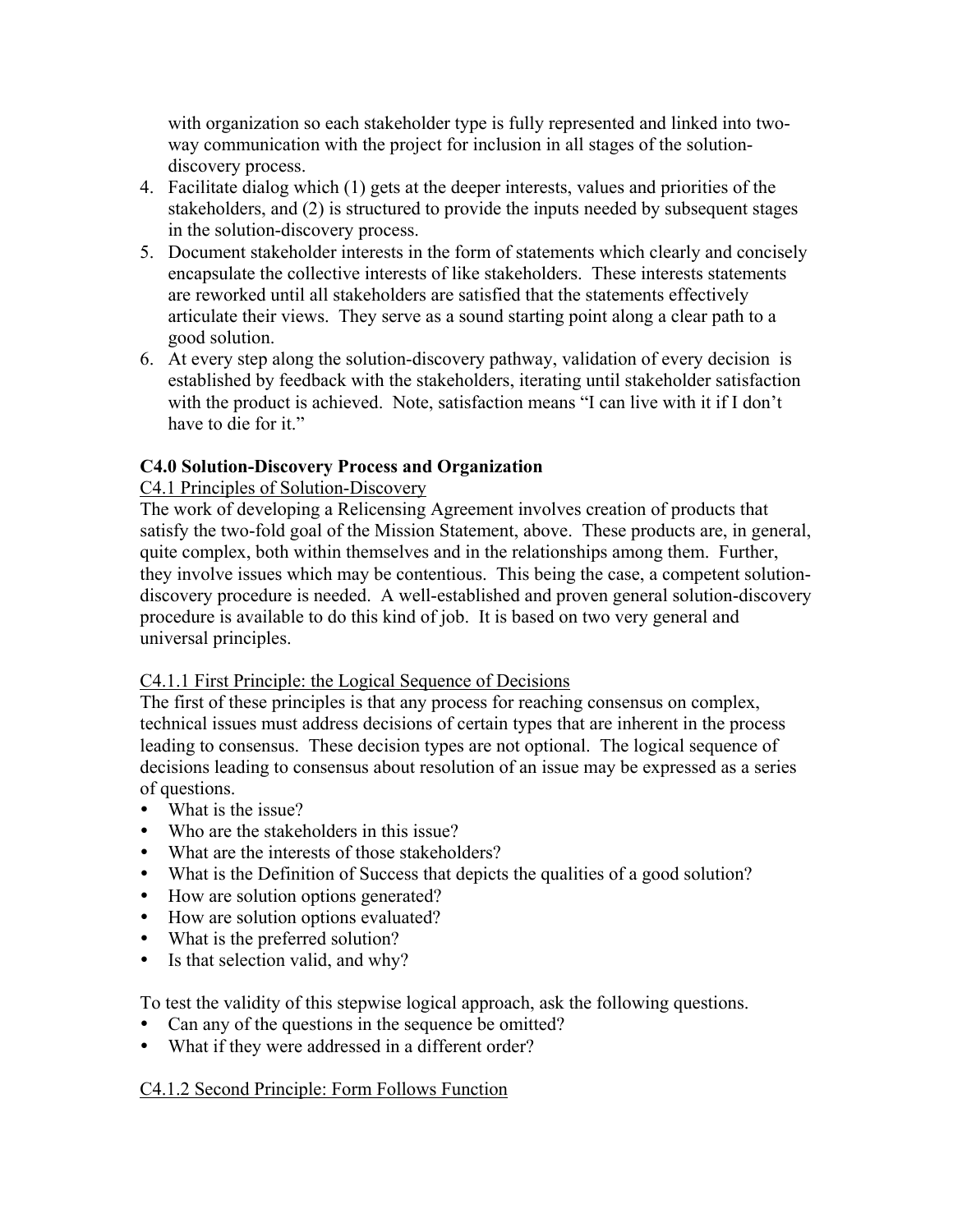The Form Follows Function principle states, "First determine the Functions that a solution must perform, then select a Form which will perform those and only those functions." The rationale for this principle is discovered by considering the consequences if it is not followed. The functions of a form are inextricably associated with the form. When a form has been selected, all the associated functions, and none other, come with it. If a form is improperly selected, it may not deliver all the necessary functions. Worse, it may deliver undesired functions which cannot be avoided. Therefore it is better to first describe the solution in terms of all its desired functions it must deliver, and all the undesired functions it must avoid. Then select a form (or combination of forms) that does just that.

#### C4.2 Stages of the Solution-Discovery Process

The stages of the solution-discovery process define a rather formal approach, starting with stakeholder input and concluding with a solution that enjoys consensus support of all stakeholders. In this relicensing project, such formality is necessary, first to help us keep our heads straight as we navigate the thicket of complexity, and second as a tool for supporting the collaborative spirit among the large community of stakeholders with contending interests.

To be done well, solution-discovery proceeds through stages as described briefly below. These stages are inherent in the general flow of solution discovery for any complex problem, and are not a matter of choice. Ignoring or giving mere lip service to any of them imperils the outcome.

In reading this description of the solution-discovery procedure, consider how these stages apply to (1) development of process and organization used to develop the Relicensing Agreement , and (2) development of the Relicensing Agreement itself through use of such procedures. In other words, the solution-discovery procedure is a general tool, used in both to create process, and then as a part of that process, to create the Relicensing Agreement.

Of course, these stages of solution-discovery are not intended to be carried out unthinkingly by rote. They are laid out here in a general and fairly complete form as a template which may be modified, using good judgment, to fit particular situations. In some cases, the fully formal approach is best. In other cases, these stages may be applied informally, but with due consideration that nothing of importance is overlooked.

The general stages of the solution-discover procedure, as applicable to a particular issue, are described below. The implement the general questions in C4.1.1 and the Form Follows Function principle in C4.1.2.

1. Determine the interests, values and priorities of the stakeholders (for more on this see Stakeholder Engagement). Document this information. Working with the stakeholders, continue revising this document until all stakeholders are satisfied that their views are adequately articulated. This activity of revision continues throughout the process as later stages expose additional concerns of stakeholders. Note: it is not yet the time to resolve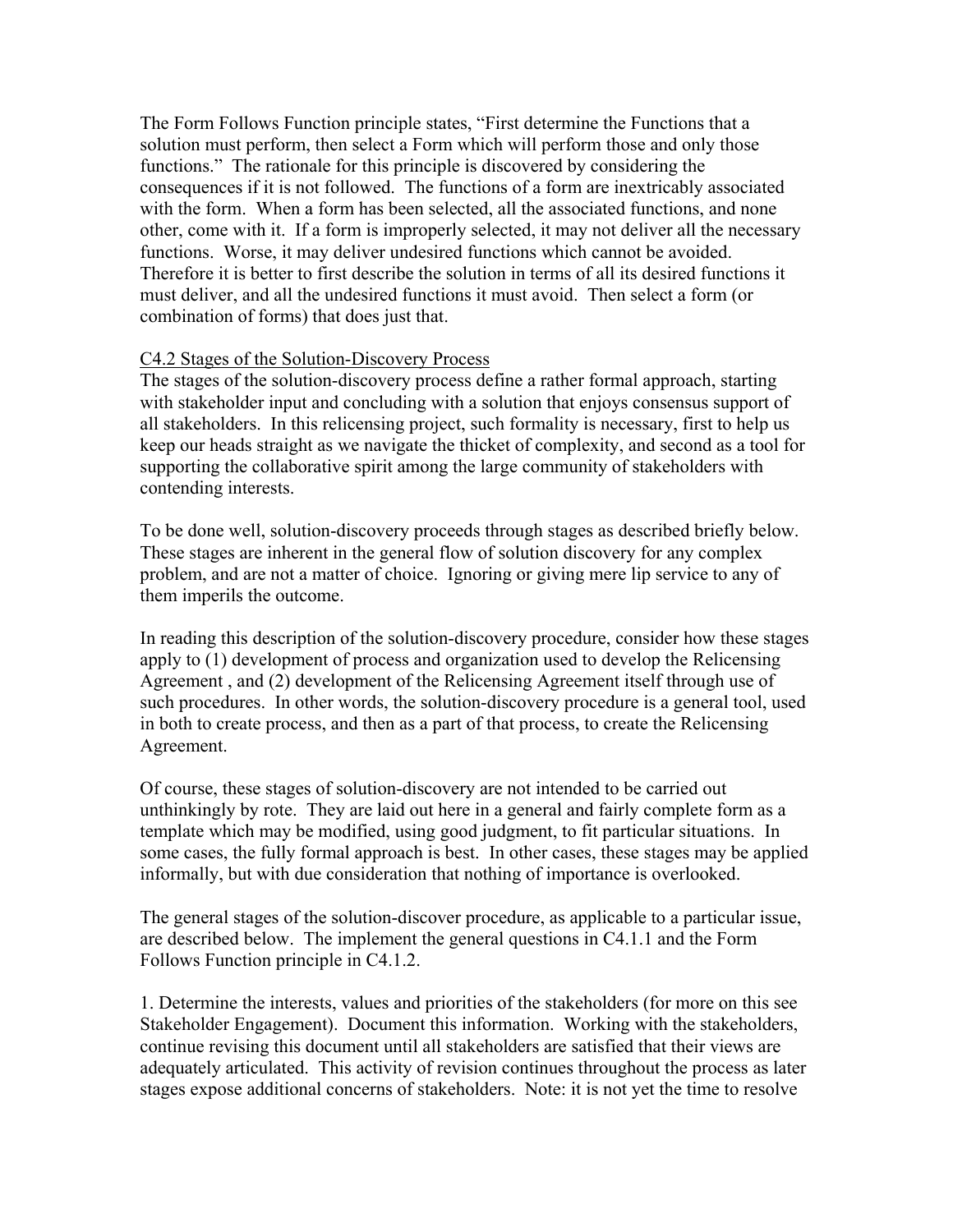conflicts among stakeholders, but such conflicts should be clearly articulated for resolution at later stages.

2. Convert this document of stakeholder interests into a Definition of Success in terms of the Qualities of a successful outcome, with measures that define satisfaction. Avoid declaring any solution features which might be intended to deliver the desired outcome Qualities. Validate this with the stakeholders, revisiting as later stages may indicate appropriate.

3. Identify the Output Functions which the solution must perform to deliver the Definition of Success. Avoid declaring any solution features which might be intended to deliver the Outcome Functions. This is an important step in establishing the foundation for a good solution, in accordance with the Form Follows Function principle, and should be done prior to the design of a solution. Validate with stakeholders and revisit as necessary.

4. Set up the process for searching for solution options. This process should be reasonably exhaustive, so that good solutions are not missed, and expeditious so it arrives quickly at a short list of options for serious evaluation. Validate with stakeholders and revisit as necessary.

5. Set up the evaluation process, including screening criteria and methods of analysis for scoring options against the criteria, that will be used to make the selection of the preferred solution. Validate with stakeholders and revisit as necessary.

6. Design and select the Solution. Use the search process (stage 4) to generate solution options. Use the evaluation process (stage 5) to make the selection Revisit the entire process to be sure the result is sound, and validate with stakeholders.

Throughout this process, give particular attention to interdependencies. Seek to maximize synergy and minimize conflict. Carry out tradeoffs and compromises to resolve remaining conflicts. More comments on this issue are provided in section C4.3 below.

### C4.3 Solution-Discovery Methods and Tools

There are well established and proven methods and tools for doing solution-discovery for complex and contentious problems (such as this relicensing project). They exist in many versions, associated with professions such as systems engineering and architecture, to mention just two. Their purpose is to

- Structure the path that the project will find through the thicket of complexity
- Keep track of, integrate and render useful the vast amount of information that is pertinent
- Support the technical tasks involved in characterizing the problem, devising and assessing solutions

To be consistent with the spirit of stakeholder engagement, the project should consult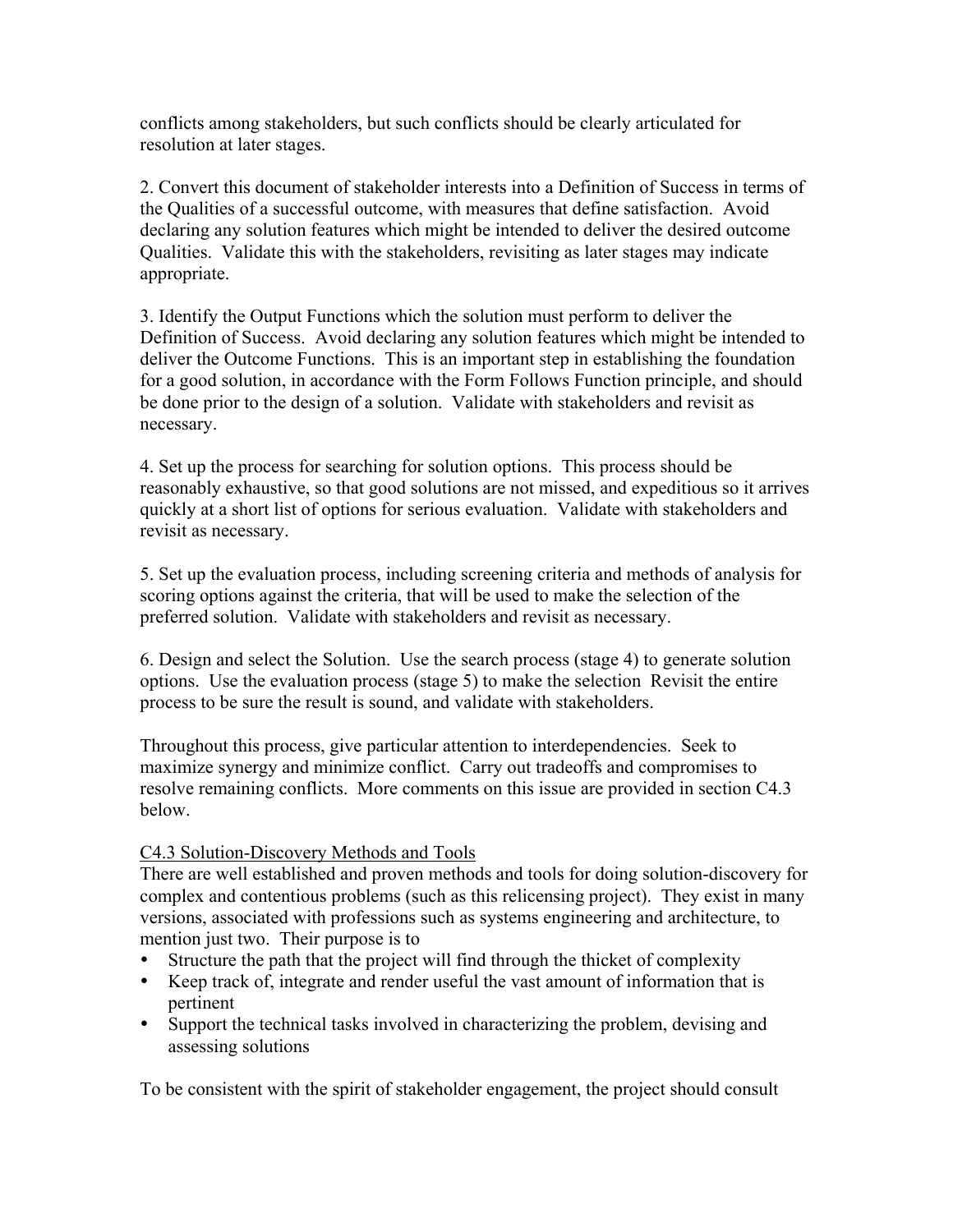with stakeholders on the selection and implementation of a set of such tools to support the project. Dr. Cutler would be more than happy to assist in the selection of this toolset.

### C4.4 The Solution-Discovery Organization

The Op Proc tells us that the solution-discovery process will be implemented through an organization consisting of the SHRG, RGCs and TWCs. Because of interdependencies among the issues (as defined by stakeholder interests plus professional expertise), interdependencies within the solution as defined in the Relicensing Agreement, and a complex mapping between issues and solution-elements (each issue may require contributions from several solution elements, each solution element may contribute to several issues), an integrated approach to developing the Relicensing Agreement is necessary. However, the structure and functions of the SHRG, RGCs and TWCs presents the risk that the approach will be fragmented along lines defined by the various RGC issues, and the integrated approach will be lost. This can be fixed.

Amend the Op Proc document to charge the SHRG with responsibility for attending to interdependencies. This means specifically:

- $\bullet$  The SHRG shall develop (1) an integrated problem definition which combines all the issues pertinent to the relicensing with interdependencies described, (2) an integrated architecture for the system of physical features and activities that will operate under provisions of the Relicensing Agreement to address the issues, and (3) a mapping between problem and solution architecture. These shall be used to support the following task.
- In allocating issues to the RGCs and TWCs, the SHRG shall ensure that the integrity of the collective issues does not become fragmented, that problem definitions and solutions developed by the RGCs and TWCs are coordinated, compatible, and when assembled into the overall system architecture, constitute an integrated whole.

Methods and tools as mentioned in C4.2 are available to support the SHRG in these responsibilities.

### **C5.0 Project Plan**

Presumably the Mission Statement would spawn a Project Plan. The Project Plan in initial version should be produced as quickly as possible as a tool for collaboration among stakeholders. The Op Proc document would be subordinate to the Project Plan.

The Project Plan might be divided broadly into Phase 1 and Phase 2. Phase 1 would operate in solo until the process and organization for Phase 2 are set up and launched. At that point the emphasis shifts to Phase 2, leading to production and approval of the Relicensing Agreement. Phase 1 would continue in parallel, at a lower level, performing process maintenance and improvement in support of Phase 2. The elements of the Project Plan might be:

• Project Organization, in terms of organizational elements, roles and responsibilities of each element, relationships among elements, and identification of who should be assigned to each element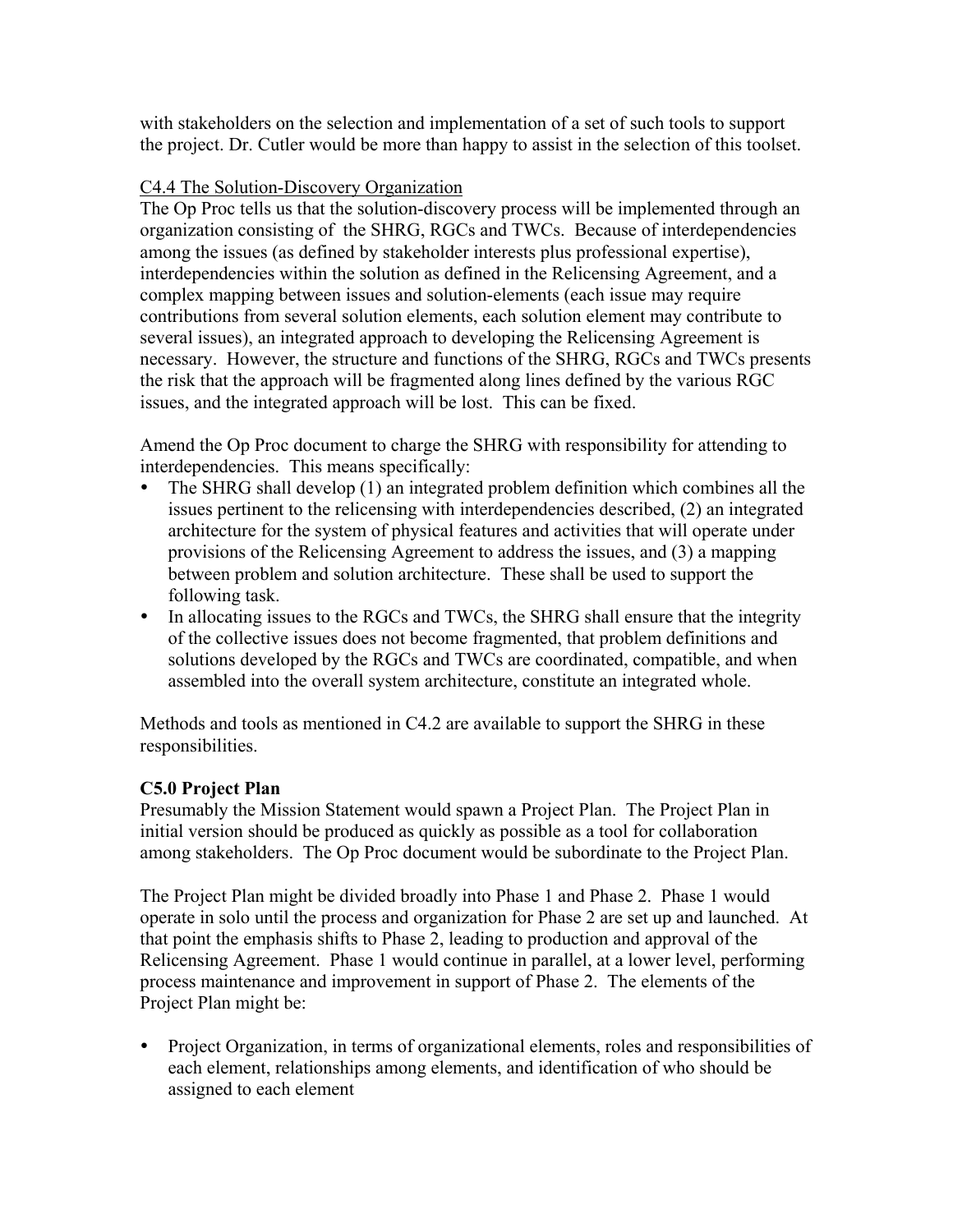- Project Task Network, consisting of all Tasks necessary to do the job, expressed in input-process-output format, linked together in a network. The network must be complete so that all necessary Final Products are delivered, all Tasks are linked by Internal Products (outputs of earlier tasks providing all needed inputs to later tasks), and all initial Inputs are identified
- Definition of the Information Structure that supports the project, consisting of all Inputs, significant Internal Products and Final Products, in terms of content and quality
- Allocation of Tasks to Organization Elements
- Timeline

Note that the Project Plan is a living, evolving document. At the beginning and throughout, the explicit nature of future Plan elements cannot always be known, but the existence of these unknowns can be anticipated. Consequently, a part of the Plan will be continual looking ahead to identify and define such elements as they emerge.

### **C6.0 Recommendations for Amending the Op Proc Document**

In the following, paragraph numbers starting with "P" (as P1.1) refer to the Op Proc, and those starting with "C" (as C2.2) refer to this comments document.

In P1.1, substitute the Mission Statement from C2.3.

In P2.2 and P2.3, reference the solution-discovery process in C4.2 as the method to be used to develop recommendations for resolving issues and to develop the package for SCE&G management. Also reference the use of appropriate tools as described in C4.3.

In P2.3, add the bulleted items from the end of C4.4.

Add a new section P2.7 Stakeholder Engagement after P2.6 Team and Group Composition… The new P2.7 includes the bulleted items from C3.2 as the goal, and items 1 through 3 from C3.3 as the method. Consider allocating this responsibility to appropriate groups within the stakeholders, i. e., the stakeholders can assist the project by recruiting additional stakeholders and preparing them to participate constructively.

Renumber P2.7 and P2.8 as P2.8 and P2.9.

In P2.8 (renumbered):

- $\bullet$  Add material from C3.2 as a statement of goals of facilitation.
- $\bullet$  Add items 4 through 6 from C3.3 to the responsibilities of the facilitator.

In P2.9, define provisions for conducting the work of the SHRG, RCGs and TWCs online, thereby avoiding meetings and accelerating the pace. Numerous tools are available to support this, which automate the process of disseminating information, conducting discussions, reaching decisions, and documenting results.

Finally, it is strongly recommend that SCE&G/Klienschmidt prepare a Project Plan with